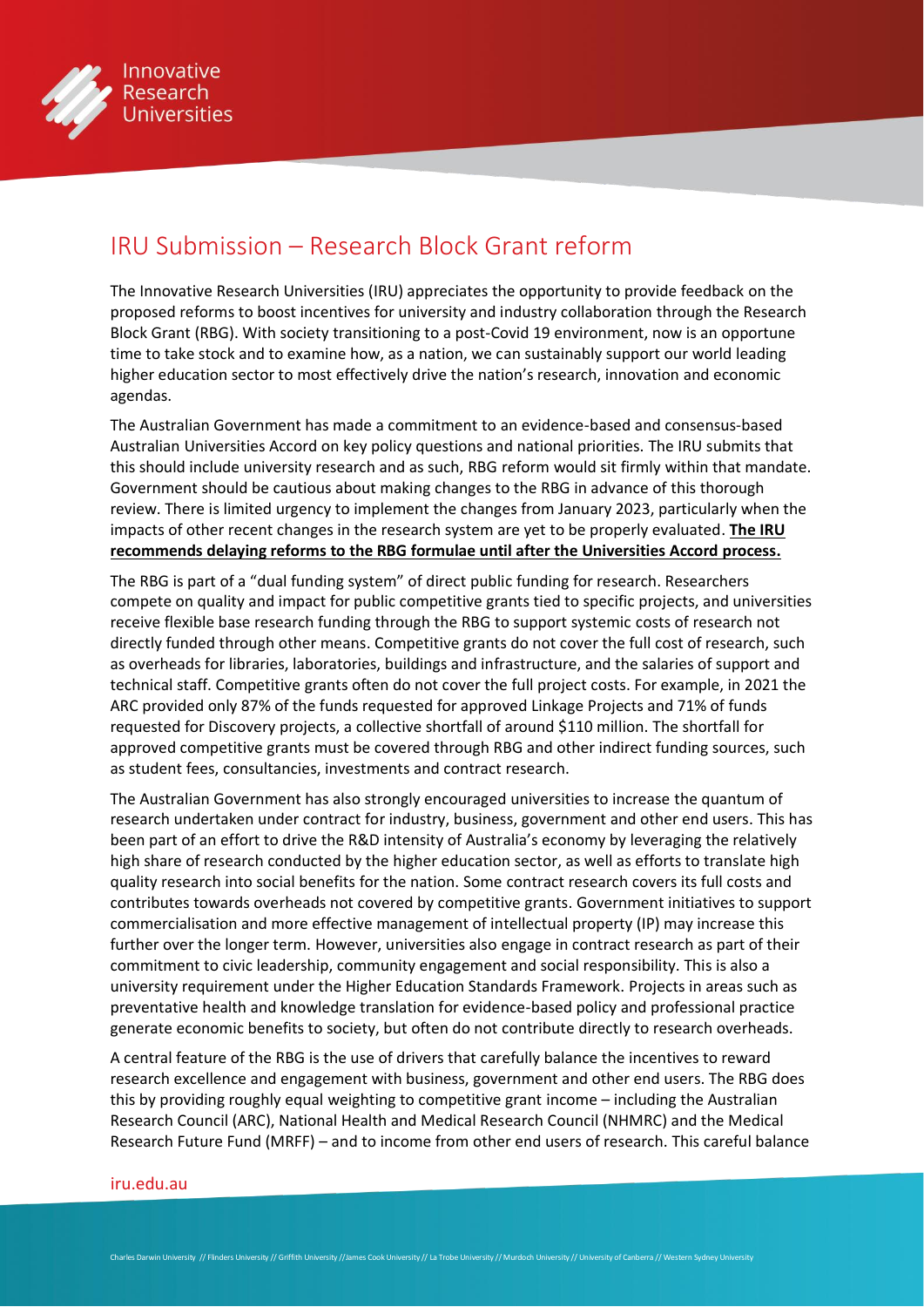

was the first recommendation of the 2015 Watt Review. It ensured equal support for the indirect costs of Australian competitive grants and research engagement. The Watt Review's recommendations were carefully developed after extensive consultation, including roundtables and meetings with universities, research bodies and institutes, business and industry leaders and government. Any changes to the RBG formulae should follow a similar consultative process.

The proposed RBG reforms sit alongside a number of other Government-led initiatives targeting greater university-industry collaboration and commercialisation. These include the 2022 University Research Commercialisation Action Plan schemes, industry PhDs and internships, and industry fellowships. The 2020 Job Ready Graduates (JRG) package also included specific schemes for university-industry engagement, including the National Priorities and Industry Linkage Fund (NPILF), Strategic University Reform Fund and research capacity at regional universities. The effects of these initiatives on research support need to be carefully considered and evaluated before any changes to the RBG formulae.

The consultation paper correctly acknowledges that Australia's research sector performs exceptionally well on research excellence and productivity. The importance of maintaining this is well understood. What is less often appreciated is the deepening engagement between Australian universities and industry on research, including application oriented "applied" research, industry collaboration and industry-funded research.

The proportion of higher education research and development (HERD) expenditure directed towards applied research or experimental development increased from less than 40% in the early 1990s, to half of all HERD by the mid-2000s and 58% by the mid 2010s. In 2020, the most recent year for sectoral data, it was 63% of HERD. This transformational shift away from basic research has been sector-wide, but particularly prominent in regional and outer metropolitan universities. In 2018, the most recent year with available data for individual universities, 70% of all Regional University Network member HERD and 63% of all IRU member HERD was directed towards applied research or experimental development. Australian Technology Network (ATN) members have historically high rates, up to 70% of HERD, but the rest of the university sector are now approaching these levels.



**Figure 1. Applied research and experimental development as a % of total HERD, 1994-2020** 

Sources: DESE Higher Education Expenditure on R&D; ABS Research and Experimental Development, Higher Education Organisations.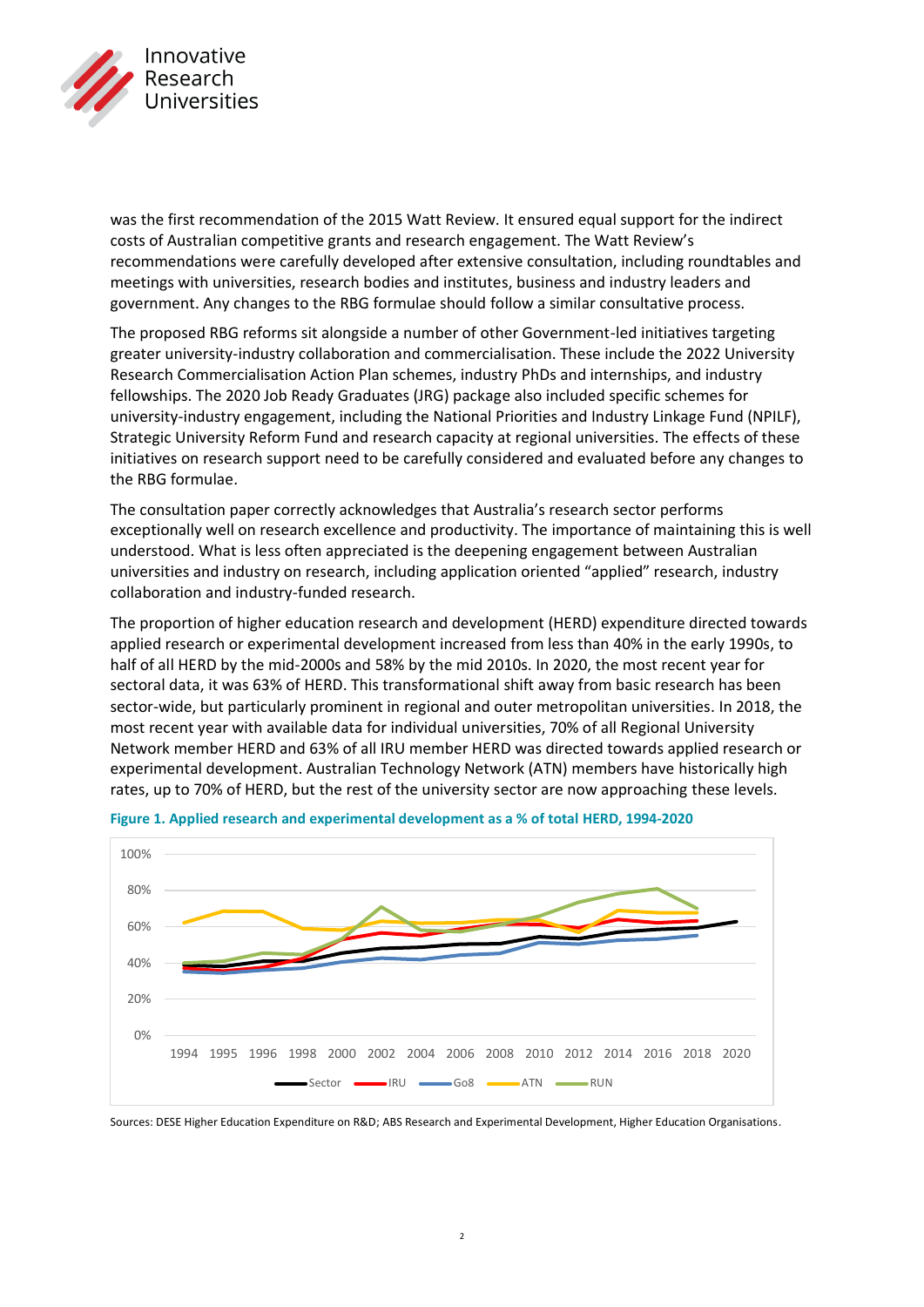

The flow-on effects for the role of the RBG to support the research mission needs careful consideration. Growth in research income, primarily for specific purpose applied research, has far outstripped growth in RBG. Whereas government competitive grants and the RBG have increased mostly through annual indexation, research income from industry sources and contract research has grown rapidly. In the early 2000s, the RBG was roughly equivalent to one year of research income. For every dollar of contract or competitive grant research income, universities received an additional dollar of RBG across the next two years to support the indirect costs of research, roughly half of which supported research training and PhD stipends. The ratio of RBG to research income has subsequently declined over the past two decades to less than \$0.50 since the mid-2010s.

The additional \$1B in RBG in 2021 via the Research Support Program (RSP) temporarily increased the ratio to \$0.68 in 2021 (RBG in 2022 was \$3.0B compared to an average of \$4.4B in research income in 2018 and 2019), but the expiration of this one-off measure saw it decline to a new low of \$0.41 in 2022. The additional \$1B in RBG in 2021 must also be understood in the context of long term budget cuts to the RBG. The 2021-22 RBG was \$149M below what was projected in Budget 2018 prior to the Australian Government's 2018 mid-year Budget update which cut RBG by more than \$300M over the forward estimates. The growing imbalance between RBG and research income has stretched the capacity of the RBG to support theoretical and basic research, particularly in the humanities and social sciences. An additional \$500M in RBG would be required just to bring the level of indirect support back to its mid-2010s level of \$0.50 per dollar.

Public competitive grant income is also now more often targeted towards industry collaboration and application oriented research, such as through ARC Linkage and the MRFF. The MRFF, an ongoing research fund set up by the Australian Government in 2015, has only recently reached its \$20B capital goal with an annual disbursement of around \$650M to support research. The full effects on RBG are yet to be realised. The lagged impact of research income as an RBG input (research income from two years prior are used as inputs) means that only \$111M of MRFF income in 2019 and \$224M in MRFF research income in 2020 were inputs to the 2022 RBG. The MRFF is an important new part of the research funding system, but because the MRFF does not cover the full costs of research, it will stretch the capacity of the RBG to support the breadth of research once it reaches its full scale.



## **Figure 2. RBG per \$1 research income (in RBG reference years), 2001 to 2022**